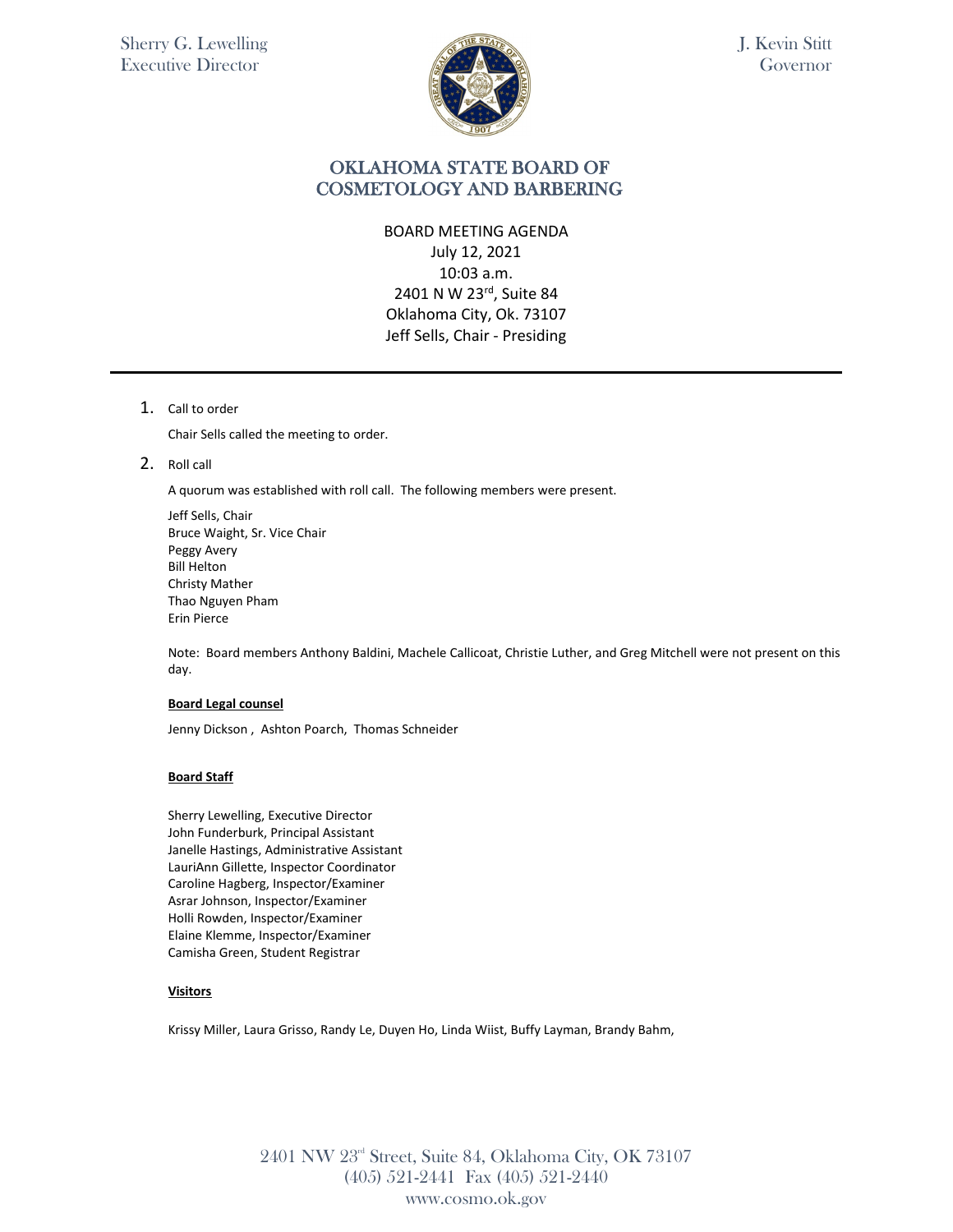

3. This regularly scheduled meeting of the Oklahoma Cosmetology and Barbering Board has been convened in accordance with the Oklahoma Open Meeting Act.

Chair Sells verified that the agenda had been properly posted and agenda-ized.

4. Discussion and Possible Action to Approve or Disapprove Board Meeting Minutes from May 10, 2021 and June 21, 2021

A motion was made by Mr. Helton and seconded by Ms. Pierce to approve Board Meeting Minutes from May 10, 2021 and June 21, 2021.

### **Voting:**

Bruce Waight, Sr. Vice Chair, yes; Peggy Avery, yes; Bill Helton, yes; Christy Mather, yes; Thao Nguyen Pham, yes; Erin Pierce, yes.

Motion passed.

5. Discussion and possible action to approve or disapprove budget report (May 1, 2021 to June 30, 2021) – Brandy Bahm, OMES, Agency Business Services

A motion was made by Mr. Helton and seconded by Ms. Nguyen Pham to approve budget report (May 1, 2021 to June 30, 2021)

### **Voting:**

Bruce Waight, Sr. Vice Chair, yes; Peggy Avery, yes; Bill Helton, yes; Christy Mather, yes; Thao Nguyen Pham, yes; Erin Pierce, yes.

### **Motion passed.**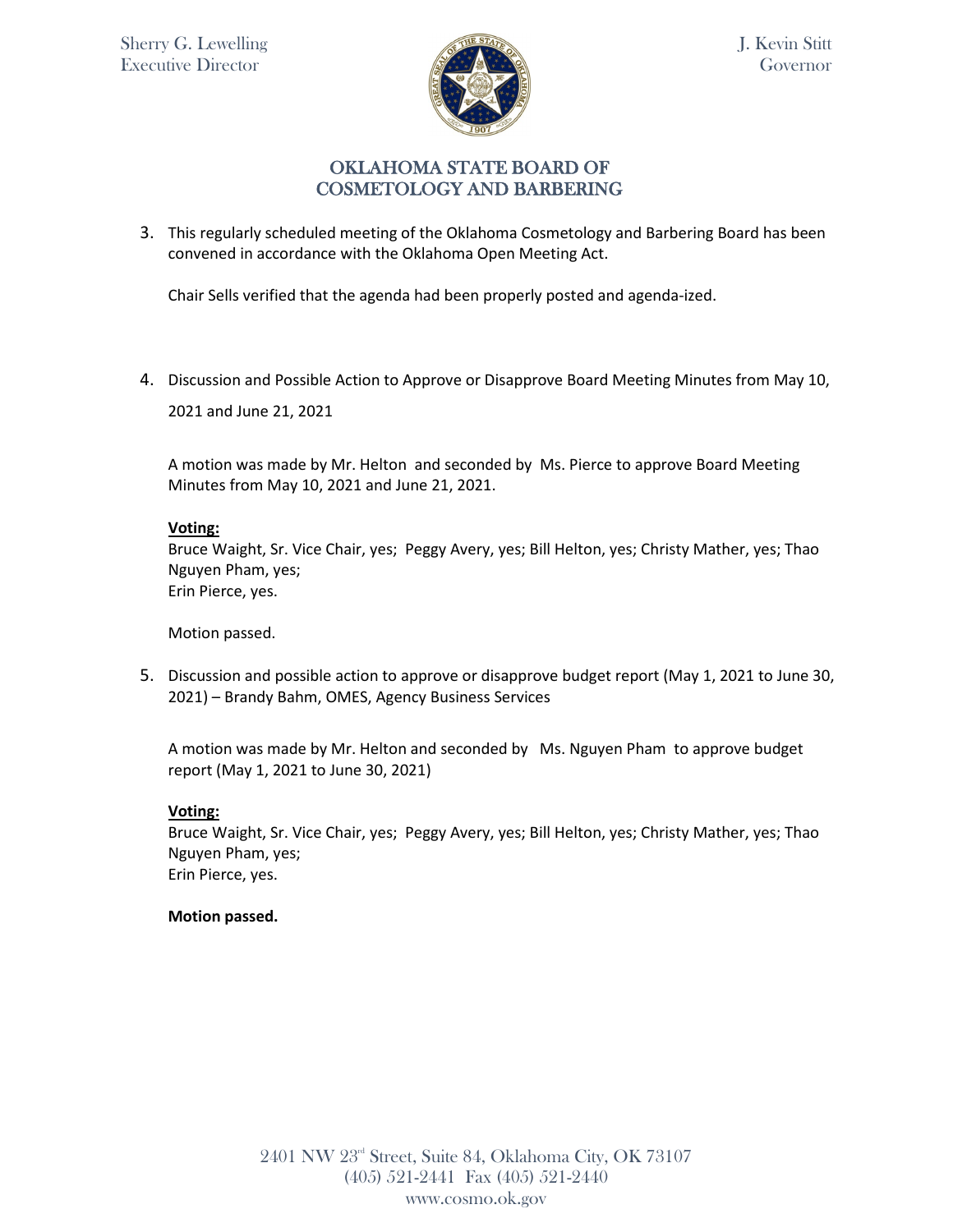

6. Possible consideration of a motion and vote to enter into Executive Session, pursuant to 25 O.S. § 307(B)(8) for the Board to engage in deliberations or render a final or intermediate decision in an individual proceeding pursuant to Article II of the Administrative Procedures Act.

i. Possible motion and vote to enter Executive Session regarding individual proceedings for the following citations: Citation number 00002 Nail Care of Edmond Owner – Phuong-Dung Thi Truong; Citation Number 00003 Anh-Tuyet Truong Lam; Citation number 00004 Jacklyn Nguyen; \*Citation Number 00005 LD Armour Nails & Spa Owner – Randy Le \*Citation Number 00006 Duyen T. Ho Citation Number 00008 Thinh Nguyen Do Citation Number 00102 My Nail & Spa Owner – Mytien E N Pham Citation Number 00107 The Official Barber Lounge LLC Owner – Jesse Mindieta Citation Number 00108 Arissa Vasquez Citation Number 00109 Estetica Unisex Ana Owner – Ana Lucila Rodriguez Hernandez

The Board remained in open session during this item.

Only two individuals, Randy Le, owner of LD Armour Nails and Spa and Duyen T. Ho, appeared before the Board to contest their citations. Mr. Le and Ms. Ho were both sworn in, as was Asrar Johnson Inspector and Board member Thao Nguyen Pham, who acted as interpreter.

Mr. Le stated that Ms. Ho was not working in the salon at the time, she was sitting and napping in a pdei chair, she has a license in TX but when asked by inspector if she was working, due to her limited English, did not understand the question and she told the inspector that she was working.

Jenny asked if Ms. Ho had begun the process to transfer her license from Texas to Oklahoma, Me. Le answered that yes she had bought a money order. Ms. Dickson then asked Ms. Ho if she remembered when Inspector came into shop and Ms. Ho answered yes, when asked what she was doing at that time, she answered she was sitting in a pedi chair,

Jenny asked Ms. Johnson if she witnessed Duyen working or if she based her inspection upon her verbal response. Ms. Johnson introduced herself and stated that she walks in a salon she introduced herself and walks thru the salon, noting if employees are with a client, and that if she writes up someone in a report, it is because that individual was observed doing something such as working on a client. Jenny asked Ms. Johnson if on 5.5.21 did she go to LD Armour nail and spa, Ms. Johnson answered yes. She did not remember the actual inspection of the shop as it has been over two months and she's been in a lot of salons since then.

> 2401 NW 23rd Street, Suite 84, Oklahoma City, OK 73107 (405) 521-2441 Fax (405) 521-2440 www.cosmo.ok.gov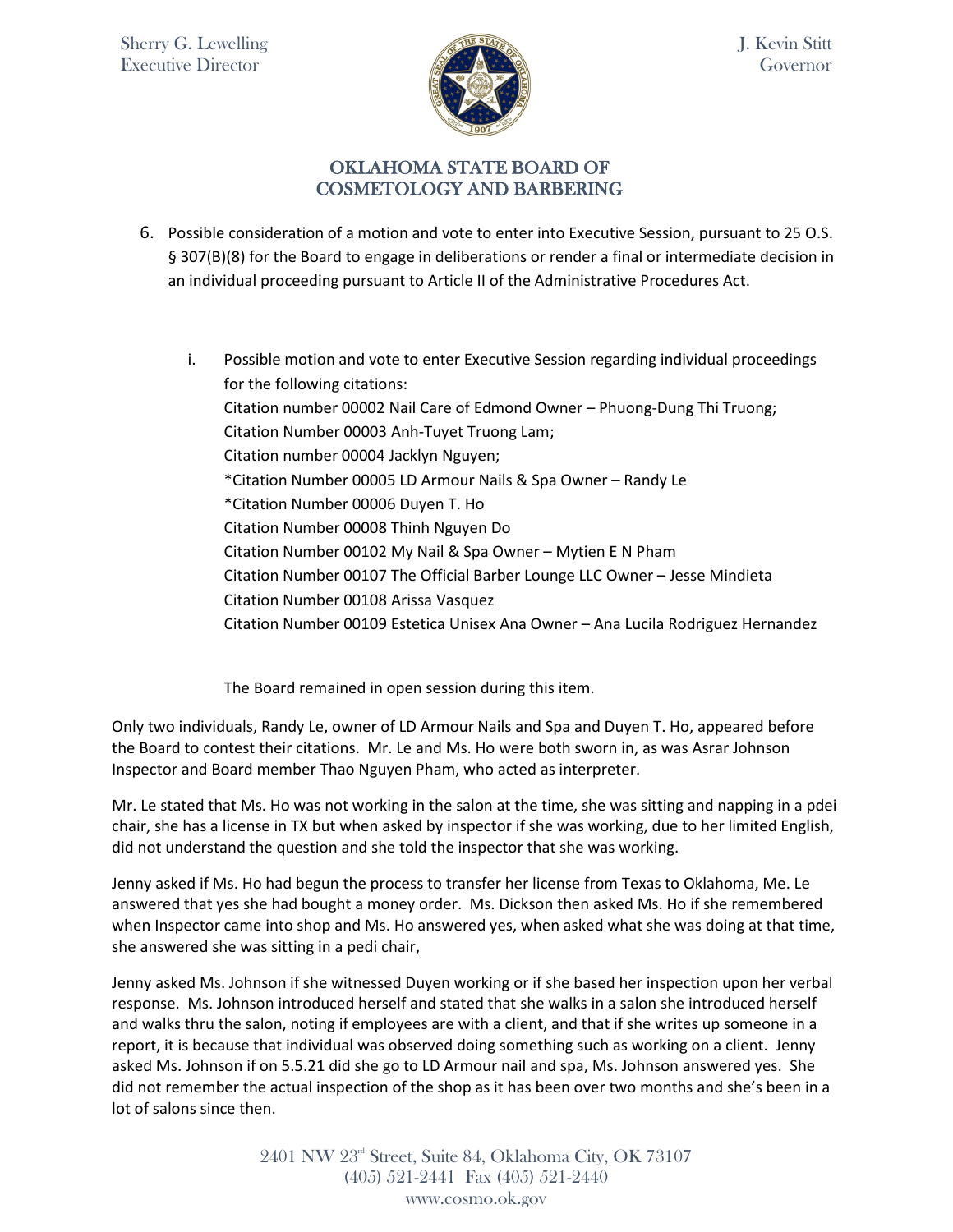Sherry G. Lewelling Executive Director



J. Kevin Stitt Governor

## OKLAHOMA STATE BOARD OF COSMETOLOGY AND BARBERING

Ms. Dickson asked Ms. Johnson is she ever issued a citation to anyone for just sitting in a chair, Ms. Johnson answered, no she had not.

Mr. Helton asked Mr. Le is Ms. Ho was helping a client

Ms. Dickson asked Ms. Ho if she remembered when inspector came into shop, Ms. Ho answered yes. When asked what she was doing at that time, she answered sitting in a manicure chair, but didn't have a client. When asked what her job was in the salon she answered she cleans up, picks out color for clients, changes liner in pedicure bowls. She did not practice in Texas even though she has a license to practice. She has been licensed in Texas since October 2020. She began the reciprocity application process in June, after the citation was issued in May.

7. Discussion and possible action regarding individual proceedings for citations as listed in 6(i), above, which may include matters discussed in Executive Session.

A motion was made by Mr. Helton and seconded by Ms. Avery to uphold the citation as written.

**Voting:** 

Bruce Waight, Sr. Vice Chair, yes; Peggy Avery, yes; Bill Helton, yes; Christy Mather, no; Thao Nguyen Pham, no; Erin Pierce, no Jeff Sells, yes. (chair voted as tiebreaker)

#### **Motion passed 4-3.**

8. Director's report and possible discussion– Sherry G. Lewelling

Inspections

Emergency Rules

Ms. Lewelling announced that Mr. Helton would not seek re-appointment to the Board and we will be honoring him after the meeting and the public is invited to attend.

Ms. Lewelling reported there were 584 inspections during May and June 2021, with 158 attempted inspections, 58 initial inspections, 11 followups, 46 salon closures, 8 school inspections, 35 apprentice inspections, and 4 investigations. Hotel costs were #3,776.5 and per diem costs were \$5,341.19. Ms. Lewelling also provided individual break downs of each inspector.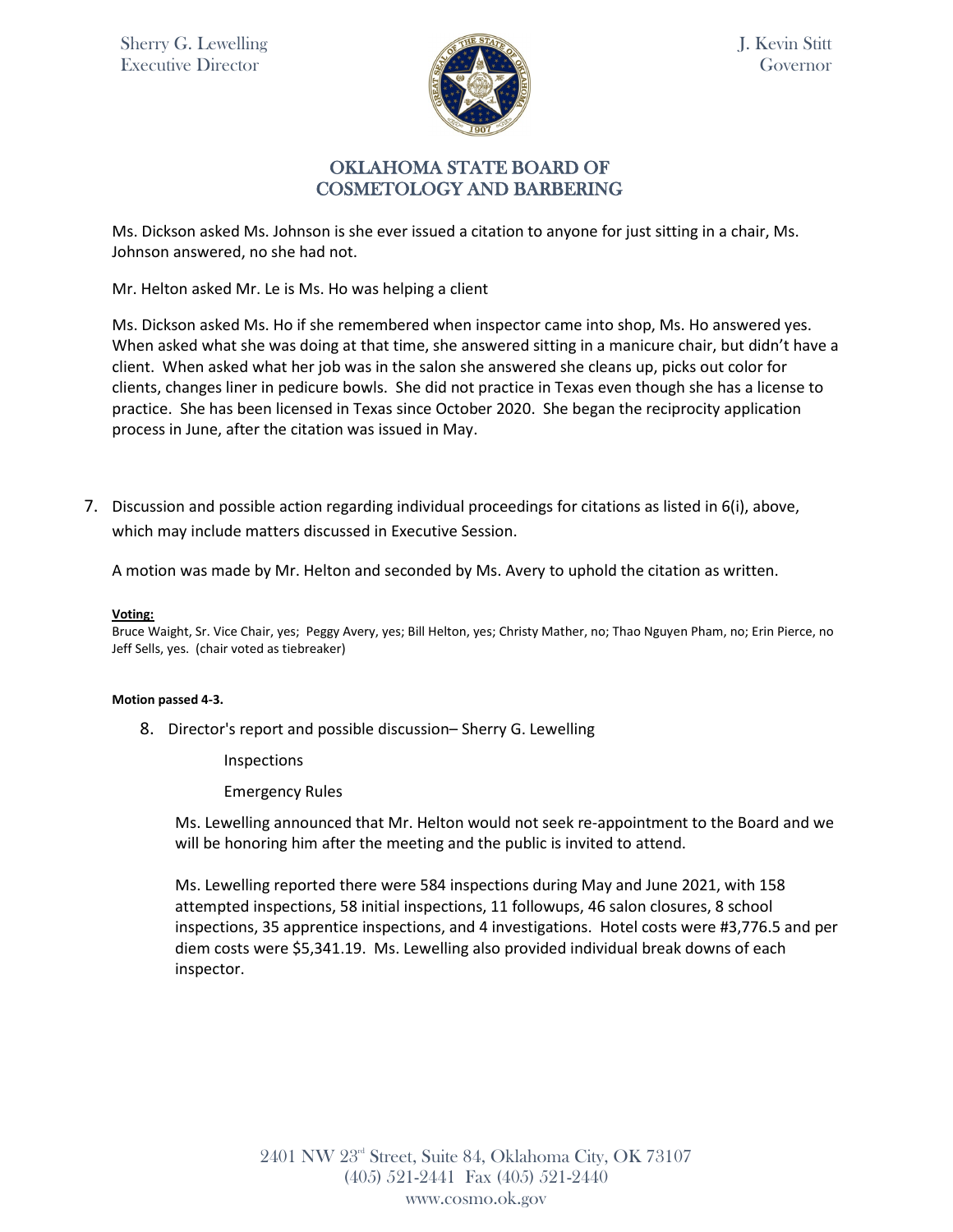

9. Massage Therapy Report – Laura Grisso

Ms. Grisso reported that the MTAB met on June 17, 2021, a regularly scheduled meeting and made plans for the fall, setting up legislative committee earlier than usual, they discussed the issue of some massage therapists who did not renew their license within their one year deadline, due to the pandemic. An emergency rule was signed by the governor in late June that will allow those massage therapists to renew, she explained that when a massage therapist license expires they have one year to renew and if they do not do so then they have to start all over, which would not be possible for those who grandfathered in the early months of the process. The board sent out 2,157 letters last Friday advising licensees of this opportunity.

Mr. Sells mentioned that he had had a conversation with Representative Forest Bennett and he is willing to carry our bill.

10. Website Committee Report – Jeff Sells

Mr. Sells said the website committee met last week on July 6, 2021 and went over the new website, he is really happy with the way it is structured, it is flexible enough to give us what we want to achieve, there are multiple places to find forms and other information. We hope to have it up and running soon, we want to be consistent and correct.

11. Discussion and possible action on renewing legal counsel contract with the Oklahoma Attorney General for FY 22.

It was announced that Jenny Dickson would be replaced by Ashton Poarch.

A motion was made by Ms. Mather and seconded by Mr. Helton to renew legal counsel contract with the Oklahoma Attorney General for FY 22.

### **Voting:**

Bruce Waight, Sr. Vice Chair, yes; Peggy Avery, yes; Bill Helton, yes; Christy Mather, yes; Thao Nguyen Pham, yes; Erin Pierce, yes.

### **Motion passed**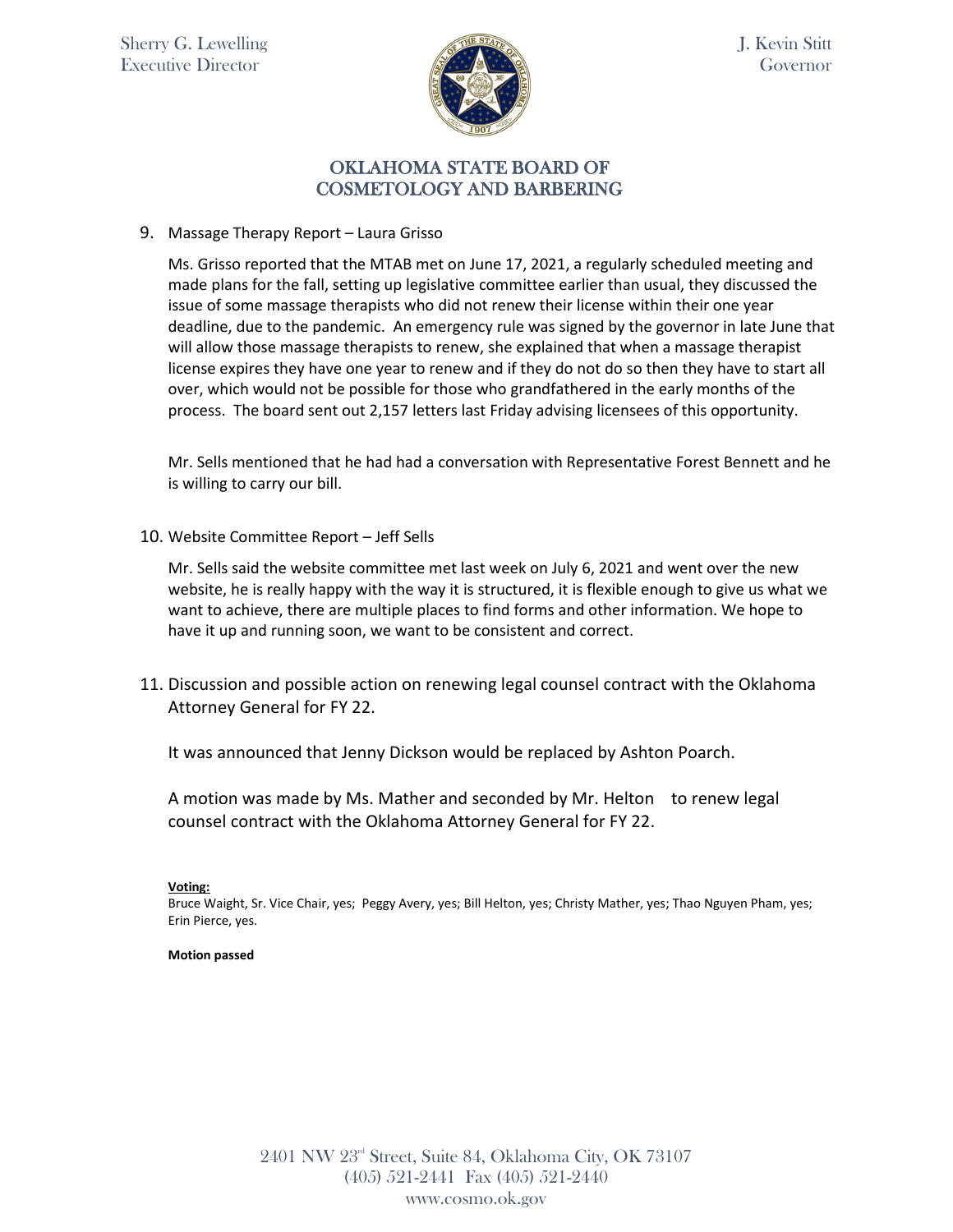

12. Discussion and possible action on reviewing and/or modifying the list of disqualifying crimes in rule 175:10-1-3 of the Oklahoma Administrative Code, pursuant to 59 O.S. § 4000.1

Those crimes that could prevent licensure in Oklahoma, we review this on an annual basis and vote. Those crimes must be substantially related to the practice of cosmetology AND pose a reasonable threat to the safety of the public anyone who has one of these on their record has to apply to the agency director for approval to be licensed.

A motion was made by Mr. Helton and seconded by Mr. Waight to approve the current list of disqualifying crimes under current stance for now and review and make modifications at a later date and for Massage Therapy keep massage therapy list and add 593.

#### **Voting:**

Bruce Waight, Sr. Vice Chair, yes; Peggy Avery, yes; Bill Helton, yes; Christy Mather, yes; Thao Nguyen Pham, yes; Erin Pierce, yes.

### **Motion passed**

\*\*Chair Sells announced a five minute break from 11.48 am to 11.58 am\*\*

13. Discussion and possible action to establish a specialty license for threading technicians.

A motion was made by Ms. Mather and seconded by Mr. Helton to begin the process of

creating a threading technician certificate.

### **Voting:**

Bruce Waight, Sr. Vice Chair, yes; Peggy Avery, yes; Bill Helton, yes; Christy Mather, yes; Thao Nguyen Pham, yes; Erin Pierce, yes.

Motion passed.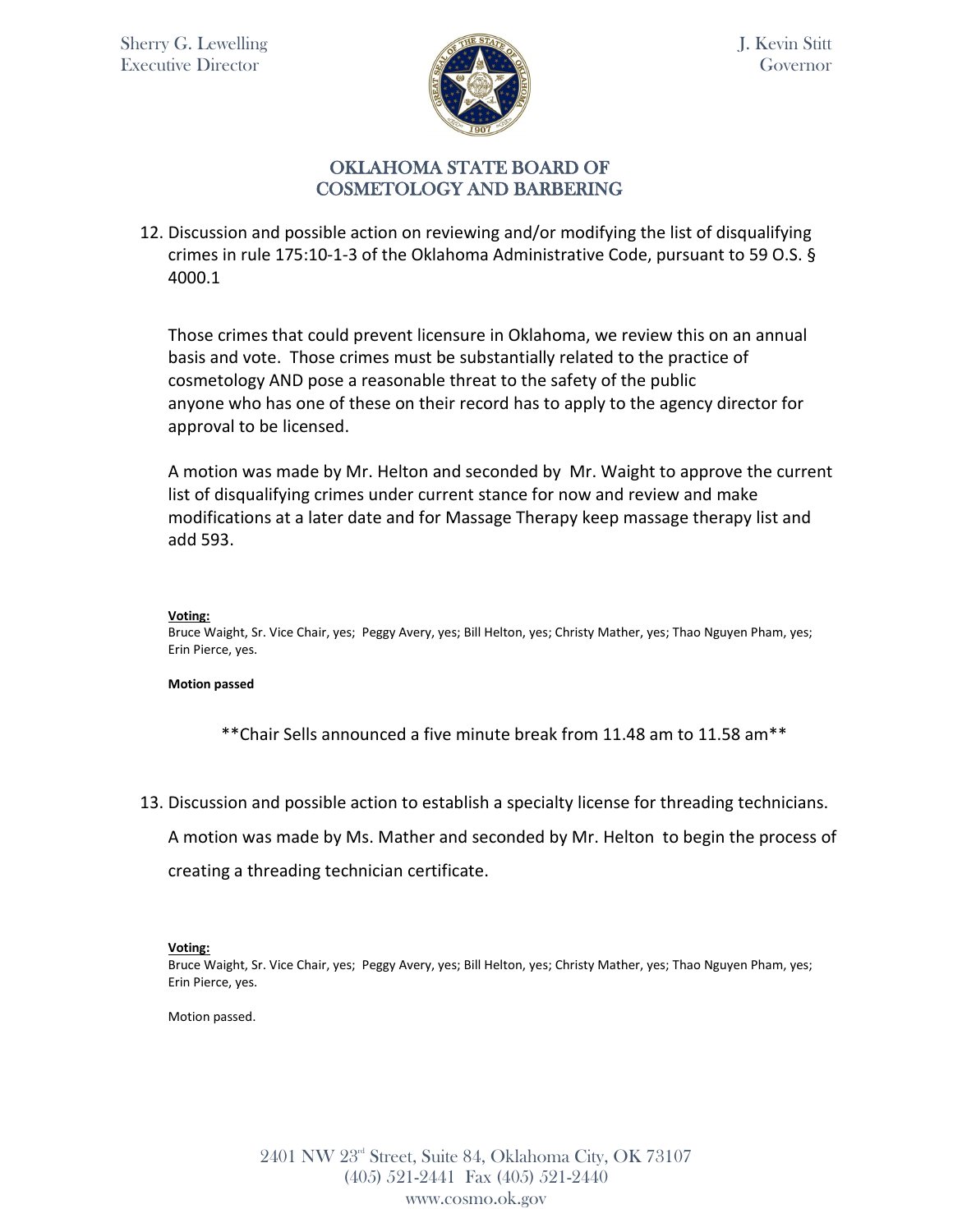

### 14. Discussion and possible action to elect officers.

A motion was made by Ms. Avery and seconded by Ms. Mather to nominate Jeff Sells for chair.

### **Voting:**

Bruce Waight, Sr. Vice Chair, yes; Peggy Avery, yes; Bill Helton, yes; Christy Mather, yes; Thao Nguyen Pham, yes; Erin Pierce, yes.

Motion passed.

Two candidates, Mr. Waight and Ms. Mather volunteered as vice chair.

A motion was made by Mr. Helton and seconded by Mr. Waight to vote for vice chair.

### **Voting:**

Bruce Waight, Sr. Vice Chair, Mr. Waight Peggy Avery, Mr. Waight Bill Helton Mr. Waight Christy Mather, Ms. Mather Thao Nguyen Pham abstained Erin Pierce Mr. Waight

Motion passed. Mr. Waight Sr. was re relected as Vice Chair. 4 to 1.

Chair Sells announced there were four board member positions up for re-appointment, those are Mr. Sells, Mr. Baldini, Mr.Waight and Mr. Helton who already declined to seek re-appointment. Each member will serve until re-appointed or replaced.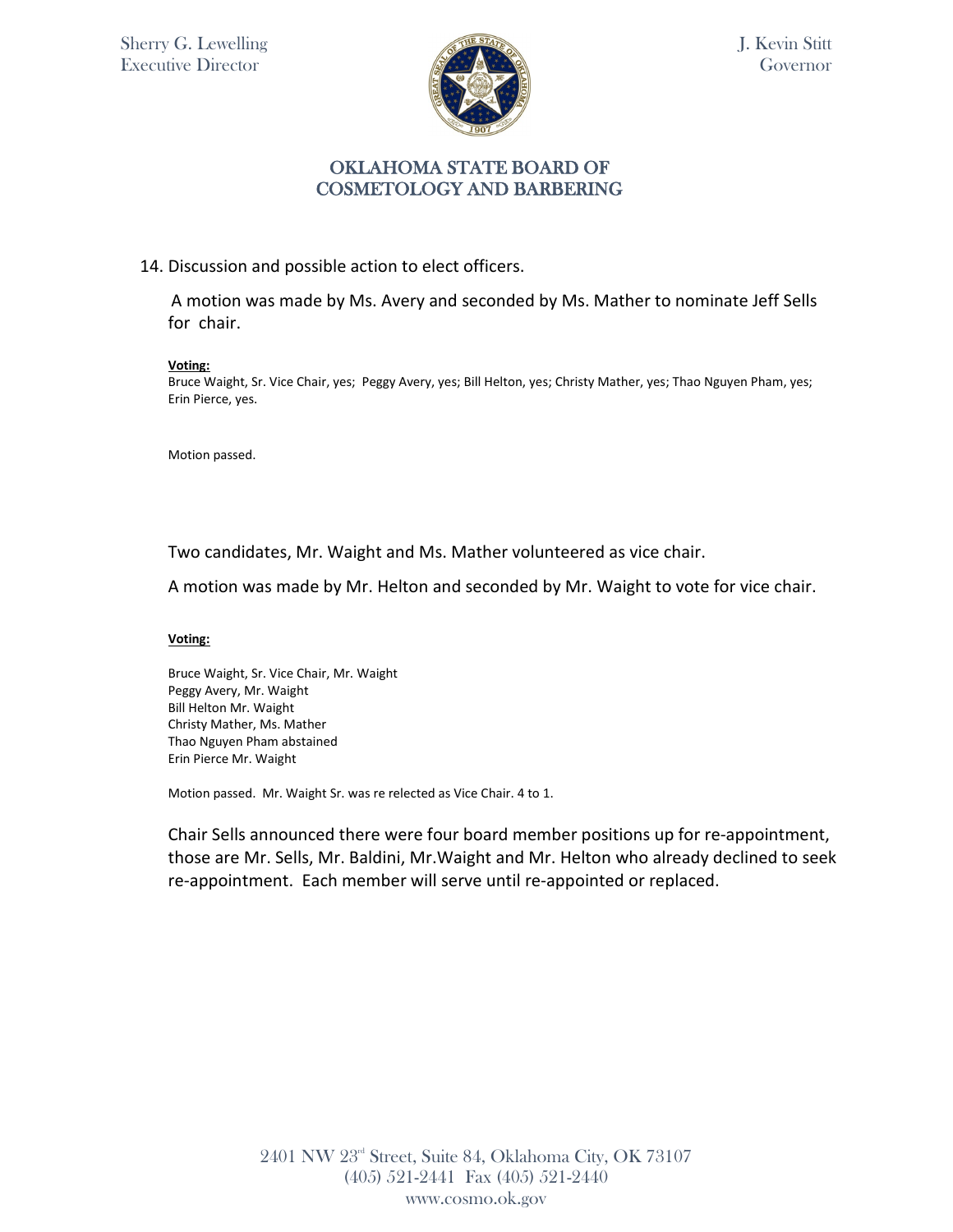

15. Discussion and possible action on sending board members to National Association of Barber Boards of America (NABBA) September 19<sup>th</sup> – 23<sup>rd</sup>, 2021 Washington, DC. A motion was made by Mr. Helton and seconded by Ms. Avery to send Mr. Sells, Mr. Waight, Ms. Luther and Ms. Lewelling to National Association of Barber Boards of America (NABBA) September 19<sup>th</sup> – 23<sup>rd</sup>, 2021 Washington, DC

### **Voting:**

Bruce Waight, Sr. Vice Chair, yes; Peggy Avery, yes; Bill Helton, yes; Christy Mather, yes; Thao Nguyen Pham, yes; Erin Pierce, yes.

Motion passed.

16. Recognition of departing board member, Bill Helton.

Mr. Helton was recognized for his many years of service and contribution both on a state and national level and presented with a special gift. Mr. Helton expressed his gratitude for everything he experienced and the people he met.

Ms. Lewelling presented him with a golden plaque for his twelve years of service and Mr. Sells presented a Governor's commendation.